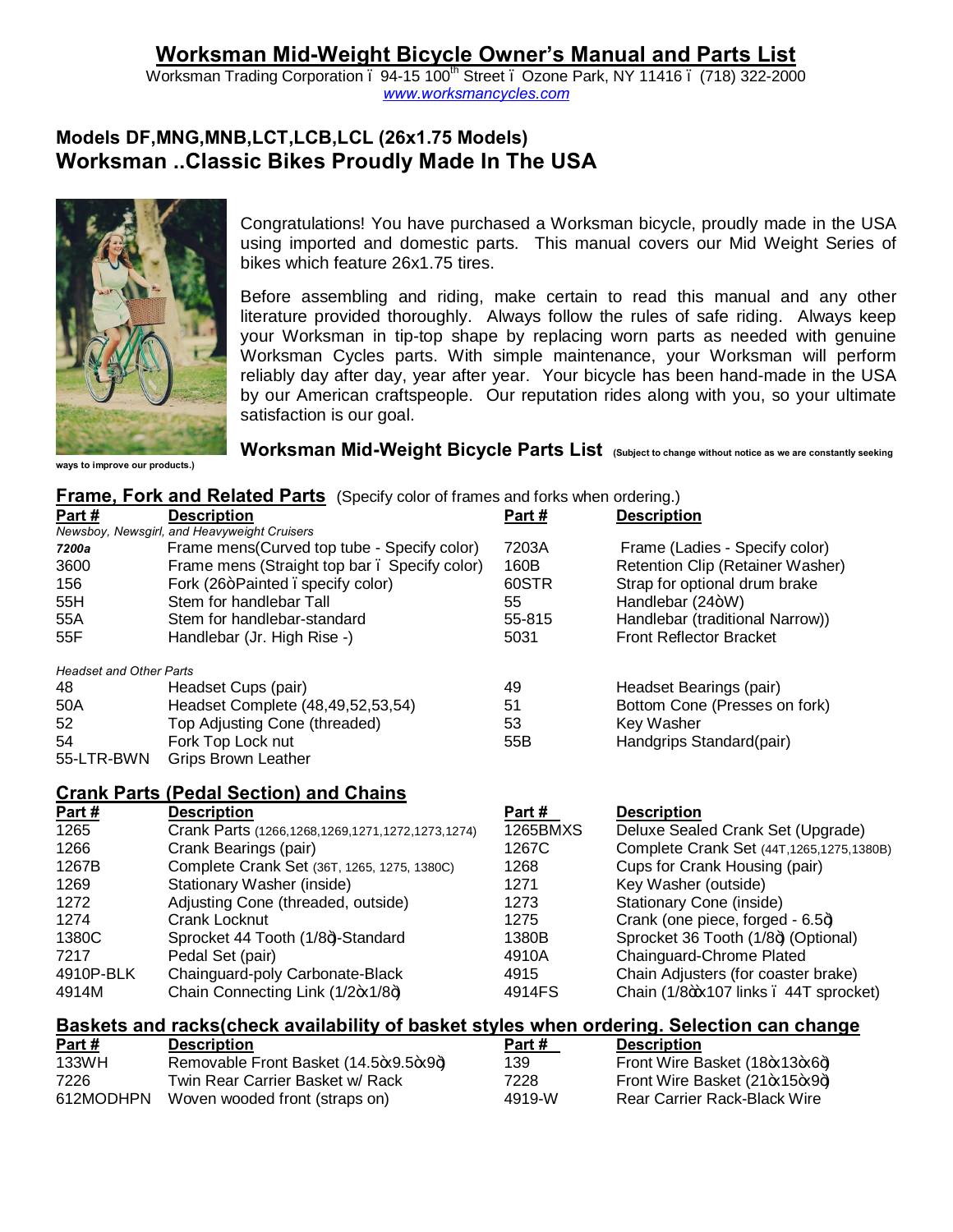|                    | Front Brake Parts (Not all Worksman include front brakes. These are upgradessee wheel section for wheels with drum brakes) |                 |                                          |
|--------------------|----------------------------------------------------------------------------------------------------------------------------|-----------------|------------------------------------------|
| Part#              | <b>Description</b>                                                                                                         | Part #          | <b>Description</b>                       |
| <b>L752R</b>       | Brake Lever (Right) w/ Parking Lock                                                                                        | L752L           | Brake Lever (Left) w/ Parking Lock       |
| 2002A              | Front Caliper Brake Set                                                                                                    |                 |                                          |
|                    | <b>Seats, Seatpost, and Parts</b>                                                                                          |                 |                                          |
| <u>Part #</u>      | <b>Description</b>                                                                                                         | <u>Part #</u>   | <b>Description</b>                       |
| 4912V              | Saddle (10+w/ springs - standard)                                                                                          | 6911V           | Saddle (13+extra-wide w/ springs)        |
|                    | 5913-BWN-LEA Saddle Brown Leather (optional)                                                                               | 4912-LEP        | Saddle- Lepper Spring Saddle             |
| 4908C              | Seatpost $(7/8+)$                                                                                                          | 7913            | Seatpost Clamp (seatpost to seat)        |
| 4909               | Bolt, Nut, Washer for 4911C                                                                                                | 4911C           | Seatpost Clamp (seatpost to frame)       |
|                    | <b>Fenders, Kickstands and Parts</b>                                                                                       |                 |                                          |
| Part#              | <b>Description</b>                                                                                                         | Part #          | <b>DescriptionFront Fender (26")</b>     |
| 83A                | Front/Rear Fender U-Brace (26+)                                                                                            | 95              | Front % Bracket (fender to fork)         |
| 4803K              | Front Fender Hardware Kit (95, 4907, 4907A)                                                                                | 4806            | Front Fender . Chrome Plated             |
| 4806-F-Blk         | Front Fender-painted black                                                                                                 | 4807            | <b>Rear Fender Chrome Plated</b>         |
| 4806-R-Blk         | Rear Fender- Painted Black                                                                                                 | 7229H           | Kickstand (all bikes with 26x1.75 tires) |
| 4907               | Bolts, Nut, Washer (U-brace to fender)                                                                                     | 4907A           | Bolt, Nut, Washer (‰+bracket to fork)    |
|                    |                                                                                                                            | 4905            | Bolt, Nut, Washer (rear fender to brace) |
|                    | <b>Wheels, Tires, and Tubes</b>                                                                                            |                 |                                          |
|                    | ļ                                                                                                                          |                 |                                          |
| Part #             | <b>Description</b>                                                                                                         | Part #          | <b>Description</b>                       |
| M26F               | 26+Front Wheel-steel (Standard)                                                                                            | <b>M26-AL</b>   | 26+Front Wheel, aluminum rim             |
| M <sub>26</sub> CB | 26+Rear Coaster Brake Wheel -steel                                                                                         | M26CB-AL        | 26+Rear Coaster Brk Wheel-Alum Rim       |
| M263cb             | 26+ Rear 3 spd Coaster Brk Wheel-stl                                                                                       | M263CB-AL       | 26+3Sp Rear Coaster Brk Wheel-alum rim   |
| M77A-C             | 26+Front Drum Brake Wheel steel (.080)                                                                                     | M77A-C-AL       | Front Drum Brake Wheel-alum rim (.080)   |
| M26CB-DUO          | 26+Rear Wheel Duomatic (.080)-steel                                                                                        | M26CB-DUO       | 26+Rear Wheel Duomatic (.080)-alum       |
| 6022               | 26 x 1.75 Tire blackwall                                                                                                   | 6022W           | 26 x 1.75 Tire White wall                |
| 6022a              | Tube 26x1.75                                                                                                               | 1018            | Valve Cap                                |
| 1017               | 26+Rimstrip                                                                                                                |                 |                                          |
|                    | <b>Safety and Comfort Accessories</b>                                                                                      |                 |                                          |
| Part $#$           | <b>Description</b>                                                                                                         | <u>Part #</u>   | <b>Description</b>                       |
| 3979               | Ding Dong Chime Bell                                                                                                       | 303             | Squeeze Bulb Horn                        |
| 3973               | Mega-Horn (battery operated)                                                                                               | 201             | Cable and Lock set                       |
| 4963               | <b>Rear View Mirror</b>                                                                                                    | 5032            | Reflector Kit (Does not include 5031)    |
| 3978               | Safety Flag on Pole                                                                                                        | P <sub>19</sub> | <b>Bicycle Helmet</b>                    |
| 101710             | Flashing Strobe Light (clear lens)                                                                                         | 101714          | Flashing Strobe Light (red lens)         |
| 3975               | <b>Generator Light Set</b>                                                                                                 |                 |                                          |
| 1006               | Air Foot Pump                                                                                                              | 1000            | Spoke Wrench                             |
| 2000               | <b>Chain Rivet Remover Tool</b>                                                                                            | 1265TW          | <b>Crank Cone Wrench</b>                 |
| 1001               | Pedal Wrench                                                                                                               | 7917A           | Backrest w/ Mounting Hardware            |
| 6001               | Patch Kit (50)                                                                                                             | 3976            | <b>Battery Operated Headlight</b>        |
| 7217GS12           | Led Safety Flashing Pedals . Flash without batteries!                                                                      |                 |                                          |

We are always adding to our list of accessories, so if you do not see what you want, please call us M-F 9-5EST at 718 322 2000



Assembly should be performed by a qualified person or mechanic. Rear instructions carefully including safe riding instructions prior to riding your new bike.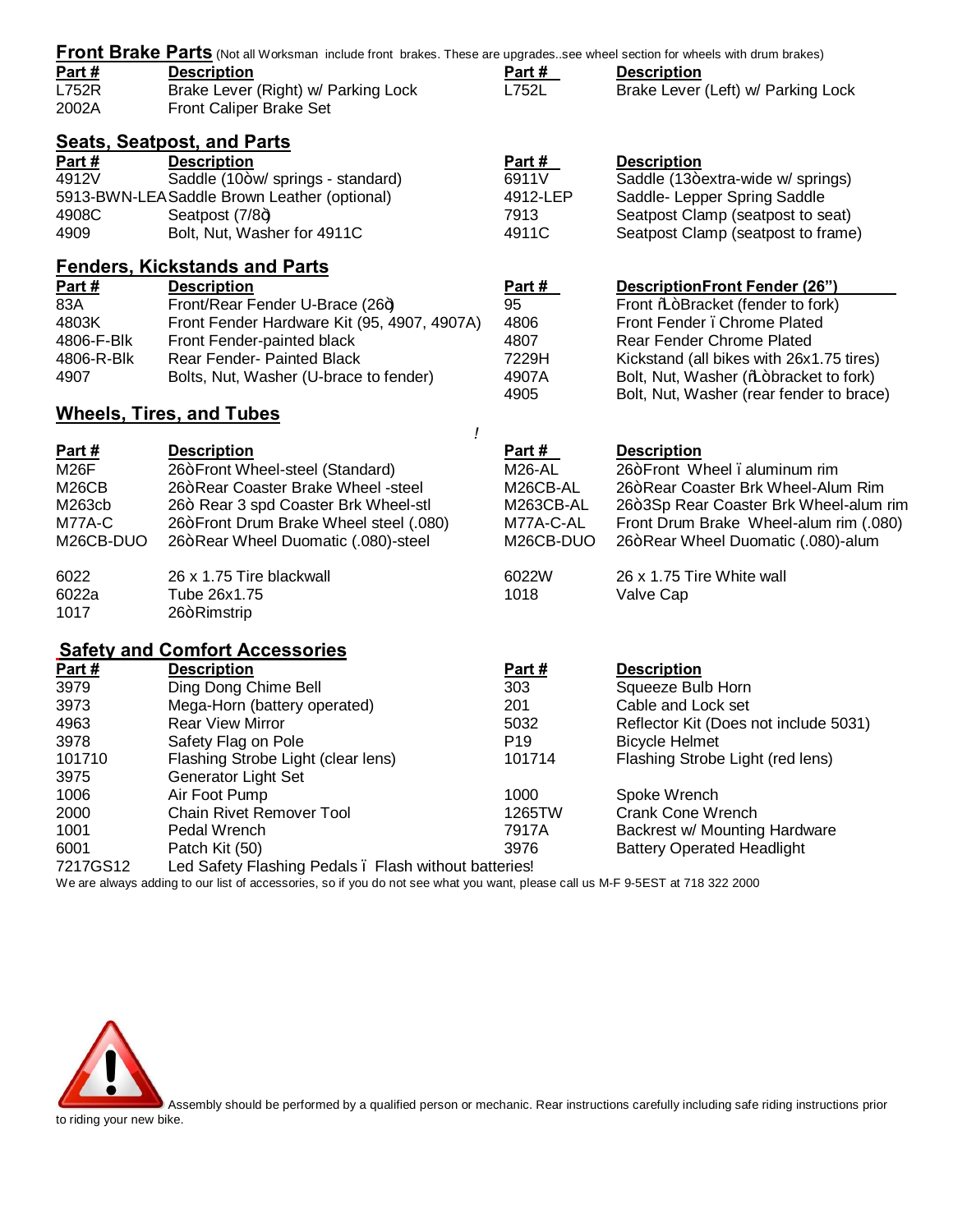# **ASSEMBLY INSTRUCTIONS FOR WORKSMAN HEAVY-DUTY BICYCLES: ( SOME BIKES SHIP WITH FRONT WHEELS AND FORKS PREINSTALLED). FOR GENERAL**

**BICYCLE ASSEMBLY, PLEASE SEE OUR VIDEO AT HTTP://WORKSMANCYCLES.COM/SHOPSITE\_SC/STORE/HTML/PAGE24.HTML** Please read this manual carefully prior to performing the simple finishing assembly and prior to riding. We recommend that a qualified bicycle mechanic *assemble this cycle. Carefully remove the bicycle from the carton. You will notice the bicycle is mostly pre-assembled at the factory.*

# **TO ATTACH FRONT FORK/WHEEL ASSEMBLY TO THE FRAME:** *(If you have a front drum brake, proceed to step 3.)*

*Front Wheel:*

1) Attach front fender to fork.

2) Slide one axle washer over axle bolt. Insert axle through basket leg (optional), fender brace, and retention clip(6). Put the wheel in the center of the fork and tighten both nuts (7-8) to recommended torque 17-26N.m



For drum brake wheels; see figure 2---brake arm strap must be properly attached to fork.

1) Grease headset cups (48) with Rustolene 200 or equal. Bearings (49) are pre-greased at the factory, but it is wise to add lubrication before assembly.

- 2) Place one headset bearing (49) onto fork steerer tube with balls facing up. Slide steerer tube into frame.
- 3) Place the other bearing on top of fork tube with balls facing down towards the cup (#48), which is already pressed onto the frame.
- 4) Install top-adjusting cone (52) onto treaded fork steering tube. Hand-tighten, making sure bearings do not bind. Turn back ¼ turn.
- 5) Install fork key washer (53) and reflector bracket on top of the adjusting cone with tip of washer in slot on steering tube. 6) Install head lock nut (54) and securely tighten. Make sure that the fork rotates freely without being loose. Excess play or
- resistance must be adjusted. Failure to adjust properly can lead to improper steering response.
- 7) Install handlebar stem (55A) into the fork steering tube with the handlebar clamp facing forward. The stem must be inserted far enough to reach the minimum insertion line. Tighten the stem bolt slightly at this point. Loosen the handlebar clamp nut and slide the handlebar through the clamp, centering the knurled center section of the handlebar into the clamp.

8) Position the handlebar to the desired angle and tighten clamp securely. Recommended torque is 300 IN. LBS. Adjust the handlebar rotation so that it is straight with the front wheel. Tighten stem bolt securely. Recommended torque 240 IN. LBS. Be sure not to over tighten, as damage to the parts may occur causing steering failure.

9) If a drum brake was ordered, attach brake lever to handlebar Make sure brake cable is not tangled in any way.

# **INSTALLING PEDALS AND KICKSTAND:**

1) Install kickstand.

2) Pedals are marked on the shaft with either an **"L"** or **"R"** denoting left or right. The **"R"** pedal fits on the right (sprocket side) of the crank arm. Tighten clockwise. The **"L"** pedal fits on the left side of the crank arm. **Tighten counter-clockwise (left-hand thread).** Securely tighten. Recommended torque 275 IN. LBS. *CAUTION: Tightening in the wrong direction will damage the crank threads.* 



#### **SEAT ADJUSTMENTS:**

Adjust the seat height to your desired level by loosening the seat clamp nut at the top of the frame pseat tube. Re-tighten at desired height. Make sure a minimum of 3 1/2+of the post remains in the frame tube. Never adjust post above this level. Adjust angle of seat with nose raised slightly. Tighten seat clamp securely. (240 IN. LBS.)

# **MAINTENANCE TIPS:**

Always inspect your Worksman Cycle to ensure that all nuts, bolts, screws and hardware are tight and that no parts are worn or damaged. Do not attempt to straighten bent forks or frames.

#### *Chain:*

Lubricate chain once a month or as needed with light oil. Replace sprockets when teeth become worn, bent or broken. Keep chain adjusted so there is no more than 3/8+slack. Note that we make the chains tight at the factory, as we do know they will stretch during the break-in period. Lubricate crank parts every six months. Replace pedals when the surface is worn or if axle becomes % ight+or frozen.

# *Front Brake:*

Some Worksman bicycles are equipped with a front drum brake or front caliper . It is engaged by squeezing the hand lever on the handlebar. Drum brakes are pre-adjusted at the factory. Drum brakes are designed to slow the bike in a controlled manner, but always use the footbrake for quicker, sure immediate stopping requirements. Use Hand brake to control speed, but for sure stopping, the front brake in combination with the coaster brake is recommended. Readjust the cable tension as necessary using the adjusting barrel so that wheel spins freely and stops when brake is applied. Always replace worn brake cables and damaged hand levers.

# *Coaster Brake (if applicable):*

Foot activated coaster brakes are easy to use and reliable. To activate this internal brake, reverse the pedaling motion until the brake engages. To avoid skidding and maintain control, apply care when braking. This is especially true on wet surfaces. Apply brakes gently, gradually increasing pressure. Replace coaster brakes when they become worn. Check chain tension regularly. Coaster brake hubs may make a vibrating noise under braking until they are broken in. For multi-speed units, pause pedaling when shifting to help mesh gears. (Let the cycle coast.) Multi-speed hubs make a slight ticking sound.

# *Tires:*

Always check for wear or damage. We recommend **35PSI** as proper level of inflation. Replace worn or cut tires and leaking tubes immediately.